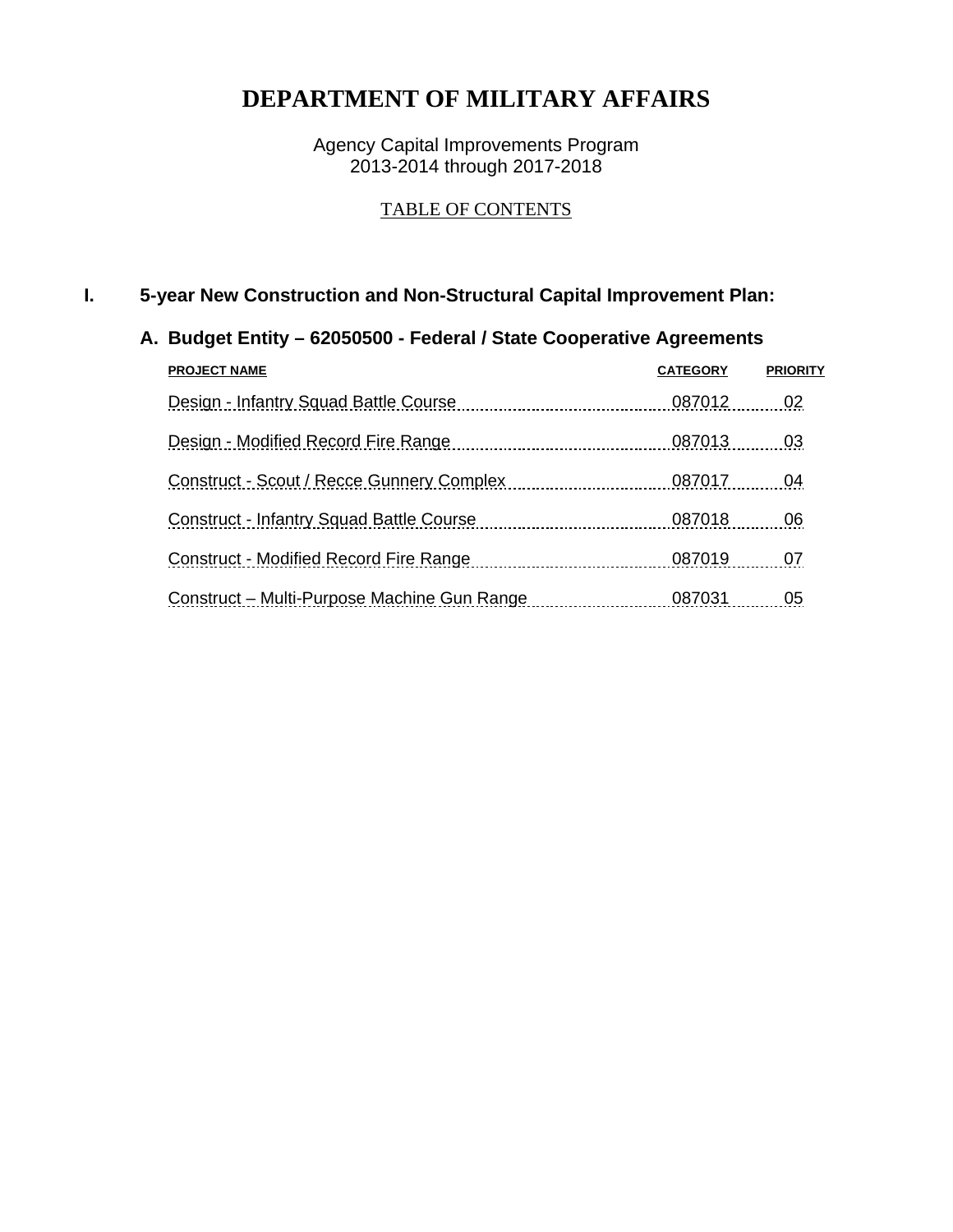| Agency:                                                   | <b>Department of Military Affairs</b> |                                      |                                                                           | <b>Agency Priority:</b>            |                                                       | 5                         |                                    |
|-----------------------------------------------------------|---------------------------------------|--------------------------------------|---------------------------------------------------------------------------|------------------------------------|-------------------------------------------------------|---------------------------|------------------------------------|
| <b>Budget Entity and</b><br><b>Budget Entity Code:</b>    | Readiness & Response 62050500         |                                      |                                                                           | <b>Project Category:</b>           |                                                       |                           |                                    |
| <b>Appropriation</b><br><b>Category Code:</b>             | 87031 Construction                    |                                      |                                                                           | <b>LRPP Narrative Page:</b>        |                                                       |                           |                                    |
| <b>PROJECT TITLE:</b>                                     |                                       |                                      | <b>Multipurpose Machine Gun Range (MPMG) - Construction Camp Blanding</b> |                                    |                                                       |                           |                                    |
| <b>Statutory Authority:</b>                               | <b>Florida Statues 250.40</b>         |                                      |                                                                           |                                    |                                                       |                           |                                    |
| To be Constructed by:                                     |                                       | Contract?<br>(Y/N)                   | <b>YES</b>                                                                | <b>Force Acct.?</b><br>(Y/N)       | N <sub>O</sub>                                        |                           |                                    |
| <b>Facility</b><br><b>Type</b>                            | <b>Service</b><br>Load                | <b>Planned</b><br><b>Used Factor</b> | <b>User Stations</b><br><b>Required</b>                                   | <b>Existing</b><br><b>Stations</b> | <b>New User</b><br><b>Stations</b><br><b>Required</b> | <b>Space</b><br>Factor    | <b>Net Area</b><br><b>Required</b> |
| <b>Ranges</b>                                             | N/A                                   | N/A                                  | 1                                                                         | $\boldsymbol{0}$                   | 1                                                     | ederal state<br>criteria  |                                    |
| <b>Geographic Location:</b>                               | Camp Blanding JTC, Starke, Florida    |                                      |                                                                           |                                    |                                                       |                           |                                    |
| <b>County:</b>                                            | Clay                                  |                                      |                                                                           |                                    |                                                       |                           |                                    |
| <b>Facility</b><br><b>Type</b>                            | <b>Net Area</b><br>(square feet)      | <b>Efficiency</b><br>Factor          | <b>Gross Area</b><br>(square feet)                                        | <b>Unit Cost</b>                   | <b>Construction</b><br>Cost                           |                           | Occupancy<br><b>Date</b>           |
| <b>Ranges</b>                                             |                                       |                                      |                                                                           |                                    |                                                       |                           | 2016                               |
|                                                           |                                       |                                      |                                                                           |                                    |                                                       |                           |                                    |
| <b>Schedule of Project Components</b>                     |                                       | FY 2013-14                           | FY 2014-15                                                                | FY 2015-16                         | FY 2016-17                                            |                           | FY 2017-18                         |
| <b>1. Basic Construction Costs</b>                        |                                       | \$                                   | \$                                                                        | \$                                 | \$                                                    |                           | \$                                 |
| a. Construction Cost                                      |                                       |                                      | 8,100,000                                                                 |                                    |                                                       |                           |                                    |
| b. Permits, Inspections,<br><b>Impact Fees</b>            |                                       |                                      |                                                                           |                                    |                                                       |                           |                                    |
| c. Communication requirements<br>(conduits, wiring, etc.) |                                       |                                      |                                                                           |                                    |                                                       |                           |                                    |
| d. Utilities outside building                             |                                       |                                      |                                                                           |                                    |                                                       |                           |                                    |
| e. Site Development                                       |                                       |                                      |                                                                           |                                    |                                                       |                           |                                    |
| (roads, paving, etc.)                                     |                                       |                                      |                                                                           |                                    |                                                       |                           |                                    |
| f. Energy efficient                                       |                                       |                                      |                                                                           |                                    |                                                       |                           |                                    |
| equipment<br>g. Art allowance                             |                                       |                                      |                                                                           |                                    |                                                       |                           |                                    |
| (Section 255.043, Florida Statutes)                       |                                       |                                      |                                                                           |                                    |                                                       |                           |                                    |
| h. Other                                                  |                                       |                                      |                                                                           |                                    |                                                       |                           |                                    |
| Subtotal:                                                 |                                       | \$                                   | \$<br>8,100,000                                                           | $\boldsymbol{\mathsf{S}}$          | $\mathbb{S}$                                          | $\boldsymbol{\mathsf{S}}$ |                                    |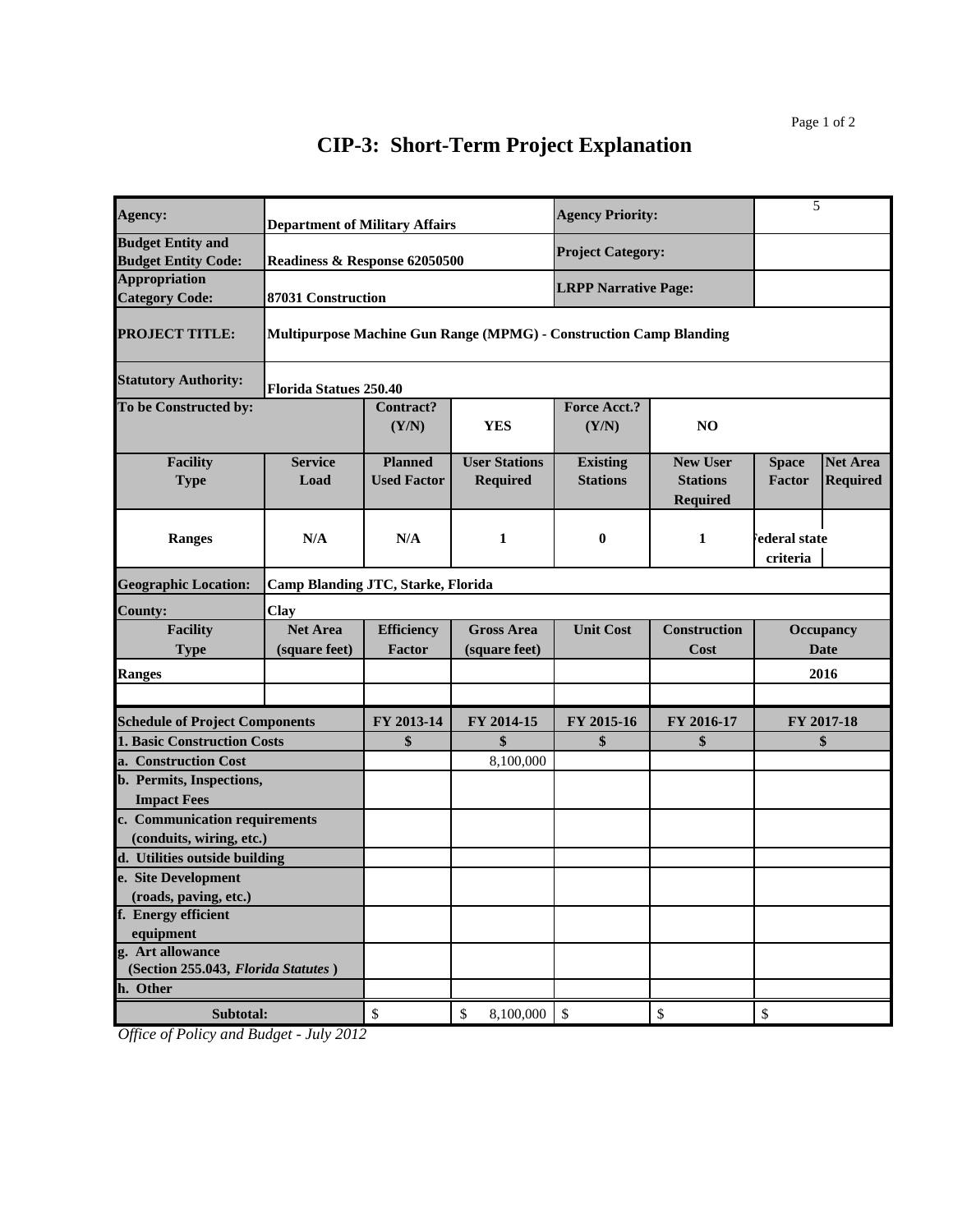| 2. Other Project Costs                 |                  | \$         | \$              | \$                                 | \$                     | \$         |
|----------------------------------------|------------------|------------|-----------------|------------------------------------|------------------------|------------|
| a. Land/Existing Facility Acquisition  |                  |            |                 |                                    |                        |            |
| <b>b. Professional Services</b>        |                  |            |                 |                                    |                        |            |
| 1) Planning/Programming                |                  |            |                 |                                    |                        |            |
| 2) Architechtural/Engineering Fees     |                  |            |                 |                                    |                        |            |
| 3) On-site representatives             |                  |            |                 |                                    |                        |            |
| 4) Testing/Surveys                     |                  |            |                 |                                    |                        |            |
| 5) Other Professional Services         |                  |            |                 |                                    |                        |            |
| c. Miscellaneous Costs                 |                  |            |                 |                                    |                        |            |
| d. Moveable Equipment/Furniture        |                  |            |                 |                                    |                        |            |
| Subtotal:                              |                  |            |                 |                                    |                        |            |
| 3. All Costs $(1 + 2)$                 |                  |            |                 |                                    |                        |            |
| 4. DMS Fee                             |                  |            |                 |                                    |                        |            |
| <b>Total: All Costs by Fund</b>        |                  |            |                 |                                    |                        |            |
| <b>Fund Code:</b>                      | 2261             |            | 8,100,000       |                                    |                        |            |
| <b>Fund Code:</b>                      | 1000             |            |                 |                                    |                        |            |
| <b>TOTAL</b> $(3+4)$                   |                  | \$         | 8,100,000<br>\$ | \$                                 | \$                     | \$         |
| <b>Appropriations to-date:</b>         |                  |            |                 | <b>Projected Costs Beyond CIP:</b> |                        |            |
| <b>General Revenue</b>                 |                  |            |                 |                                    | <b>General Revenue</b> |            |
| <b>Trust Funds</b>                     |                  |            |                 |                                    | <b>Trust Funds</b>     |            |
| <b>TOTAL</b>                           |                  |            | $\overline{50}$ |                                    | <b>TOTAL</b>           | \$0        |
| <b>Changes in Agency Service Costs</b> | <b>Fund Code</b> | FY 2013-14 | FY 2014-15      | FY 2015-16                         | FY 2016-17             | FY 2017-18 |
| Category                               |                  | \$         | \$              | \$                                 | \$                     | \$         |
| <b>Salaries &amp; Benefits</b>         |                  |            |                 |                                    |                        |            |
|                                        |                  |            |                 |                                    |                        |            |
| <b>Subtotal</b>                        |                  |            |                 |                                    |                        |            |
| <b>OPS</b>                             |                  |            |                 |                                    |                        |            |
|                                        |                  |            |                 |                                    |                        |            |
| <b>Subtotal</b>                        |                  |            |                 |                                    |                        |            |
|                                        |                  |            |                 |                                    |                        |            |
| <b>Expenses</b>                        |                  |            |                 |                                    |                        |            |
| <b>Subtotal</b>                        |                  |            |                 |                                    |                        |            |
|                                        |                  |            |                 |                                    |                        |            |
| <b>Other (Specify)</b>                 |                  |            |                 |                                    |                        |            |
|                                        |                  |            |                 |                                    |                        |            |
| <b>Subtotal</b>                        |                  |            |                 |                                    |                        |            |
|                                        |                  |            |                 |                                    |                        |            |
| <b>Fund Totals</b>                     |                  |            |                 |                                    |                        |            |
| <b>TOTAL</b>                           |                  | \$         | 8,100,000<br>\$ | $\boldsymbol{\mathsf{S}}$          | \$                     | \$         |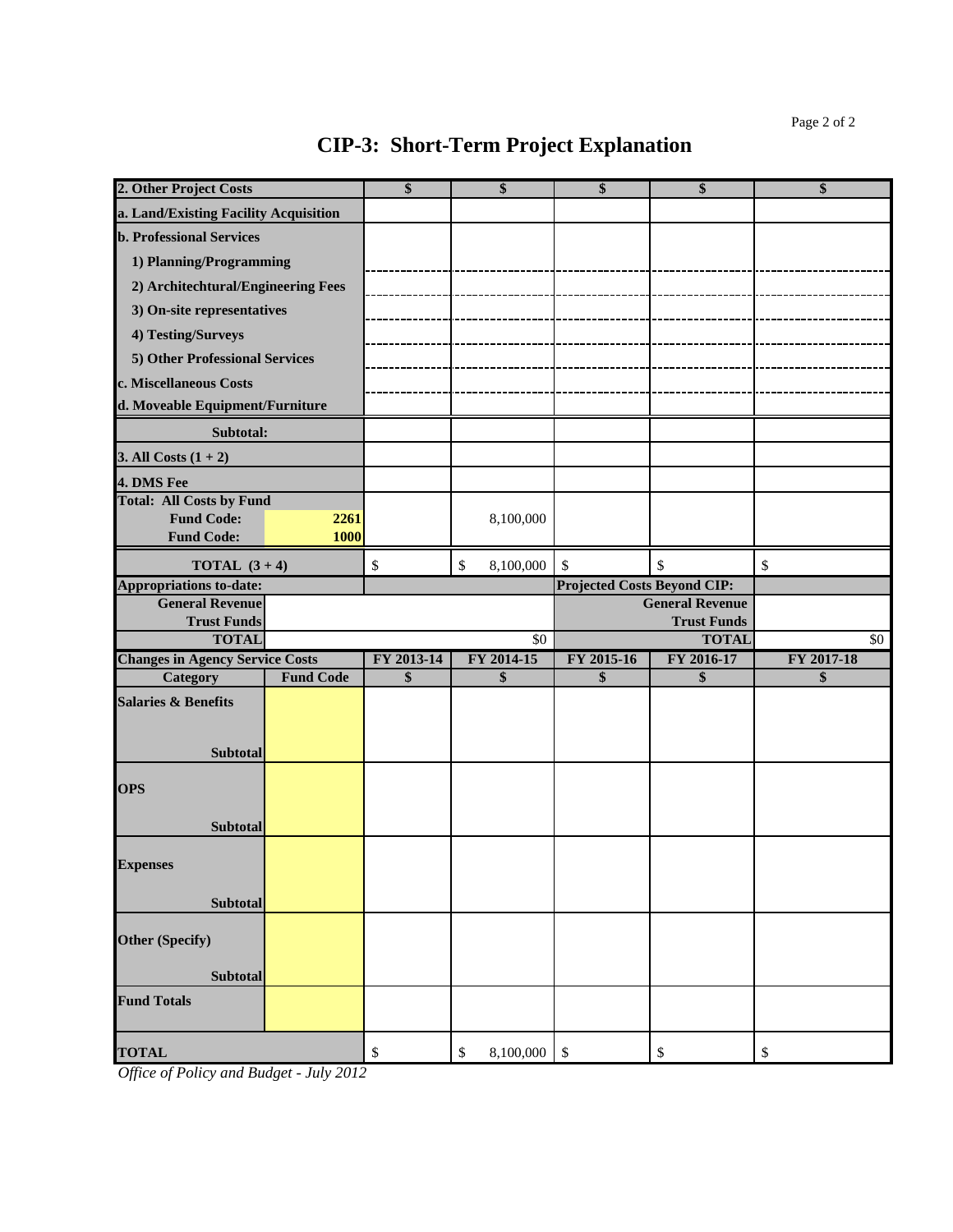*LAS/PBS Budget Entity Code: 62050500* 

*Appropriation Category Code: 087031 – Multi-Purpose Machine Gun Range (MPMGR) FY15 \$ 8,100,000* 

#### PROJECT:

Construct a Multipurpose Machine Gun Range at Camp Blanding Joint Training Center, Starke, Florida

#### DISCUSSION: JUSTIFICATION

#### REQUIREMENT:

Construct a standard designed Multipurpose Machine Gun Range (MPMGR) including Heavy Sniper Qualification range. Range includes automated target systems (ATS) varying controlled and scored by computer in the control tower. This facility will be designed and constructed to meet Industrial standards as well as local and Federal building codes as per Public Law 90-480 and 900-400.

#### CURRENT SITUATION:

Construction will include Multipurpose Machine Gun Range firing points. The MPMG range will train and test individuals, teams, sections and squads on the skills necessary to conduct individual and collective tasks as outlined in TC 90-1. All targets are fully automated, and the event-specific target scenario will be computer driven and scored from the range operations center. This range will be designed and constructed on State Land.

#### IMPACT IF NOT PROVIDED:

There are no other alternate facilities located within 4 hours travel distance which could be utilized without loss of OPTEMPO costs, training time, or combat training. The criteria which will be used for construction is the training Circular (TC) 25-8, Training Ranges; TC 90-1 Urban Operations; and the Huntsville Design Manual. The construction of a MPMGR at CBJTC would provide the military with a Centralized Training Center (CTC) in the Southeast and fills a large training capability gap in the region and will provide the improved capability for the conduct of Home Station Mobilization for Army and Air Guard personnel in the region.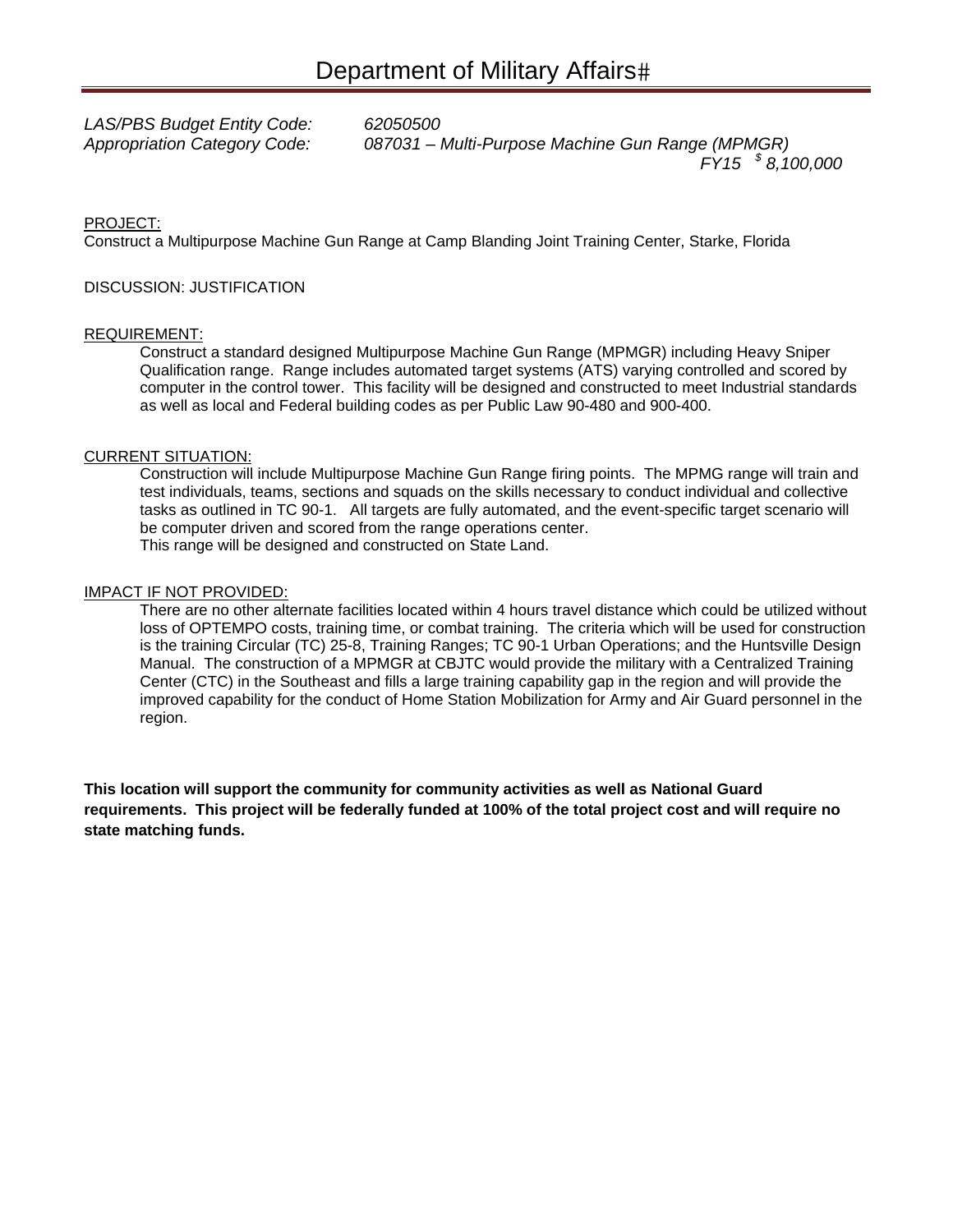| Agency:                                                | <b>Department of Military Affairs</b> |                                      |                                                                          | <b>Agency Priority:</b>            |                                                       | $\overline{4}$                            |                                    |
|--------------------------------------------------------|---------------------------------------|--------------------------------------|--------------------------------------------------------------------------|------------------------------------|-------------------------------------------------------|-------------------------------------------|------------------------------------|
| <b>Budget Entity and</b><br><b>Budget Entity Code:</b> | Readiness & Response 62050500         |                                      |                                                                          | <b>Project Category:</b>           |                                                       |                                           |                                    |
| <b>Appropriation</b><br><b>Category Code:</b>          | 87017 Construction                    |                                      |                                                                          | <b>LRPP Narrative Page:</b>        |                                                       |                                           |                                    |
| <b>PROJECT TITLE:</b>                                  |                                       |                                      | <b>Scout Recce Gunnery Complex - Construction Camp Blanding, Florida</b> |                                    |                                                       |                                           |                                    |
| <b>Statutory Authority:</b>                            | <b>Florida Statues 250.40</b>         |                                      |                                                                          |                                    |                                                       |                                           |                                    |
| To be Constructed by:                                  |                                       | <b>Contract?</b><br>(Y/N)            | Yes                                                                      | <b>Force Acct.?</b><br>(Y/N)       | N <sub>O</sub>                                        |                                           |                                    |
| <b>Facility</b><br><b>Type</b>                         | <b>Service</b><br>Load                | <b>Planned</b><br><b>Used Factor</b> | <b>User Stations</b><br><b>Required</b>                                  | <b>Existing</b><br><b>Stations</b> | <b>New User</b><br><b>Stations</b><br><b>Required</b> | <b>Space</b><br>Factor                    | <b>Net Area</b><br><b>Required</b> |
| Ranges                                                 | N/A                                   | N/A                                  | 1                                                                        | 0                                  | 1                                                     | Federal<br><b>State Const</b><br>Criteria |                                    |
| <b>Geographic Location:</b>                            | Camp Blanding JTC, Starke, Florida    |                                      |                                                                          |                                    |                                                       |                                           |                                    |
| <b>County:</b>                                         | Clay                                  |                                      |                                                                          |                                    |                                                       |                                           |                                    |
| <b>Facility</b><br><b>Type</b>                         | <b>Net Area</b><br>(square feet)      | <b>Efficiency</b><br>Factor          | <b>Gross Area</b><br>(square feet)                                       | <b>Unit Cost</b>                   | <b>Construction</b><br><b>Cost</b>                    | Occupancy                                 | <b>Date</b>                        |
| <b>Ranges</b>                                          |                                       |                                      |                                                                          |                                    |                                                       |                                           | 2015                               |
|                                                        |                                       |                                      |                                                                          |                                    |                                                       |                                           |                                    |
| <b>Schedule of Project Components</b>                  |                                       | FY 2013-14                           | FY 2014-15                                                               | FY 2015-16                         | FY 2016-17                                            | FY 2017-18                                |                                    |
| <b>1. Basic Construction Costs</b>                     |                                       | \$                                   | \$                                                                       | \$                                 | \$                                                    |                                           | \$                                 |
| a. Construction Cost                                   |                                       |                                      | 16,000,000                                                               |                                    |                                                       |                                           |                                    |
| b. Permits, Inspections,<br><b>Impact Fees</b>         |                                       |                                      |                                                                          |                                    |                                                       |                                           |                                    |
| c. Communication requirements                          |                                       |                                      |                                                                          |                                    |                                                       |                                           |                                    |
| (conduits, wiring, etc.)                               |                                       |                                      |                                                                          |                                    |                                                       |                                           |                                    |
| d. Utilities outside building                          |                                       |                                      |                                                                          |                                    |                                                       |                                           |                                    |
| e. Site Development                                    |                                       |                                      |                                                                          |                                    |                                                       |                                           |                                    |
| (roads, paving, etc.)                                  |                                       |                                      |                                                                          |                                    |                                                       |                                           |                                    |
| f. Energy efficient                                    |                                       |                                      |                                                                          |                                    |                                                       |                                           |                                    |
| equipment<br>g. Art allowance                          |                                       |                                      |                                                                          |                                    |                                                       |                                           |                                    |
| (Section 255.043, Florida Statutes)                    |                                       |                                      |                                                                          |                                    |                                                       |                                           |                                    |
| h. Other                                               |                                       |                                      |                                                                          |                                    |                                                       |                                           |                                    |
| Subtotal:                                              |                                       | \$                                   | \$<br>16,000,000                                                         | \$                                 | \$                                                    | \$                                        |                                    |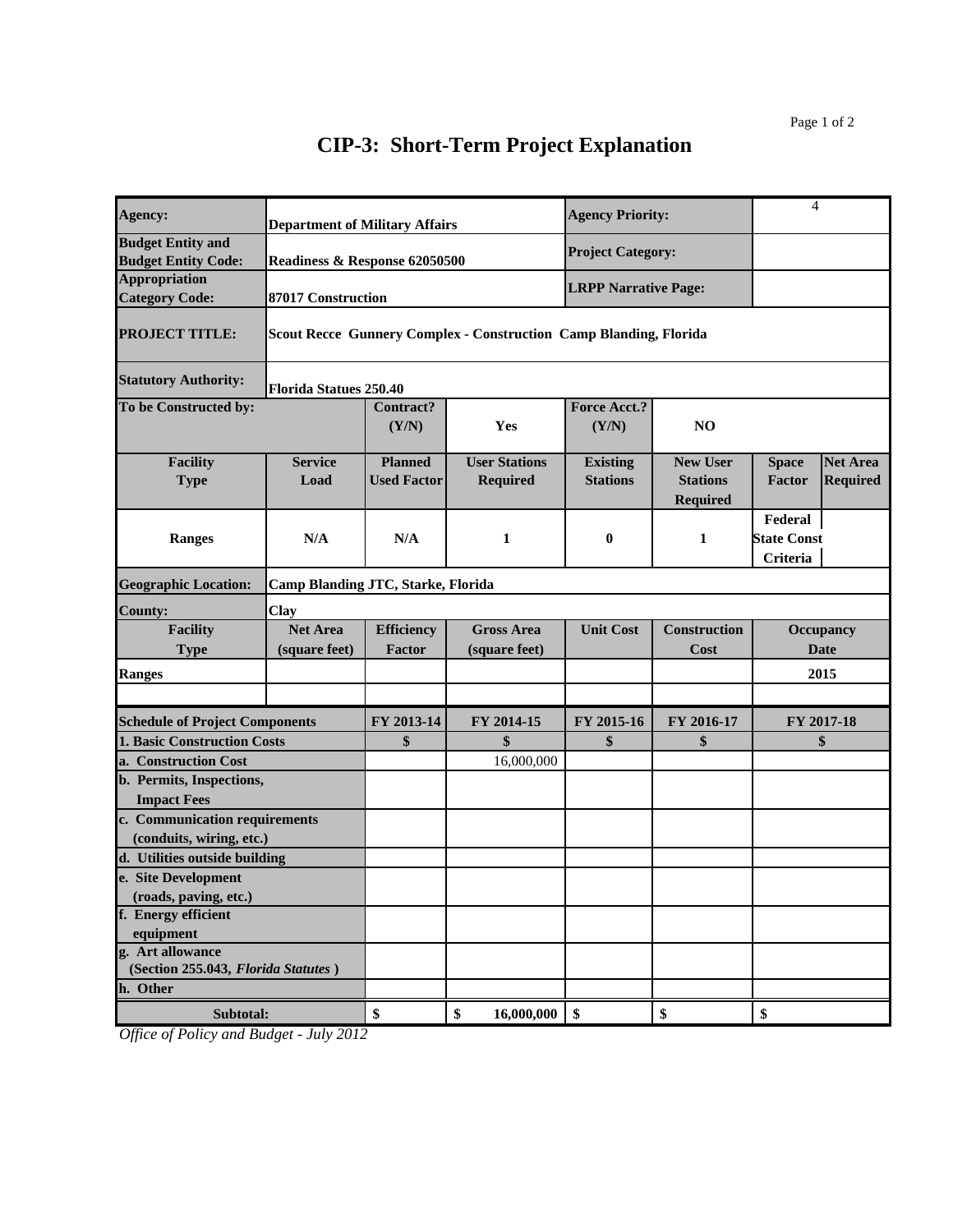| 2. Other Project Costs                       |                  | \$         | \$               | \$         | \$                                           | \$         |
|----------------------------------------------|------------------|------------|------------------|------------|----------------------------------------------|------------|
| a. Land/Existing Facility Acquisition        |                  |            |                  |            |                                              |            |
| <b>b. Professional Services</b>              |                  |            |                  |            |                                              |            |
| 1) Planning/Programming                      |                  |            |                  |            |                                              |            |
| 2) Architechtural/Engineering Fees           |                  |            |                  |            |                                              |            |
| 3) On-site representatives                   |                  |            |                  |            |                                              |            |
| 4) Testing/Surveys                           |                  |            |                  |            |                                              |            |
| 5) Other Professional Services               |                  |            |                  |            |                                              |            |
| c. Miscellaneous Costs                       |                  |            |                  |            |                                              |            |
| d. Moveable Equipment/Furniture              |                  |            |                  |            |                                              |            |
| Subtotal:                                    |                  |            |                  |            |                                              |            |
| 3. All Costs $(1 + 2)$                       |                  |            | 16,000,000       |            |                                              |            |
| 4. DMS Fee                                   |                  |            |                  |            |                                              |            |
| <b>Total: All Costs by Fund</b>              |                  |            |                  |            |                                              |            |
| <b>Fund Code:</b>                            | 2261             |            | 16,000,000,      |            |                                              |            |
| <b>Fund Code:</b>                            | 1000             |            |                  |            |                                              |            |
| <b>TOTAL</b> $(3+4)$                         |                  | \$         | \$<br>16,000,000 | \$         | \$                                           | \$         |
| <b>Appropriations to-date:</b>               |                  |            |                  |            | <b>Projected Costs Beyond CIP:</b>           |            |
| <b>General Revenue</b><br><b>Trust Funds</b> |                  |            |                  |            | <b>General Revenue</b><br><b>Trust Funds</b> |            |
| <b>TOTAL</b>                                 |                  |            | \$0              |            | <b>TOTAL</b>                                 | \$0        |
| <b>Changes in Agency Service Costs</b>       |                  | FY 2013-14 | FY 2014-15       | FY 2015-16 | FY 2016-17                                   | FY 2017-18 |
| Category                                     | <b>Fund Code</b> | \$         | \$               | \$         | \$                                           | \$         |
| <b>Salaries &amp; Benefits</b>               |                  |            |                  |            |                                              |            |
|                                              |                  |            |                  |            |                                              |            |
| Subtotal                                     |                  |            |                  |            |                                              |            |
|                                              |                  |            |                  |            |                                              |            |
| <b>OPS</b>                                   |                  |            |                  |            |                                              |            |
| <b>Subtotal</b>                              |                  |            |                  |            |                                              |            |
|                                              |                  |            |                  |            |                                              |            |
| <b>Expenses</b>                              |                  |            |                  |            |                                              |            |
|                                              |                  |            |                  |            |                                              |            |
| <b>Subtotal</b>                              |                  |            |                  |            |                                              |            |
|                                              |                  |            |                  |            |                                              |            |
| <b>Other (Specify)</b>                       |                  |            |                  |            |                                              |            |
|                                              |                  |            |                  |            |                                              |            |
| Subtotal                                     |                  |            |                  |            |                                              |            |
| <b>Fund Totals</b>                           |                  |            |                  |            |                                              |            |
|                                              |                  |            | 16,000,000       |            |                                              |            |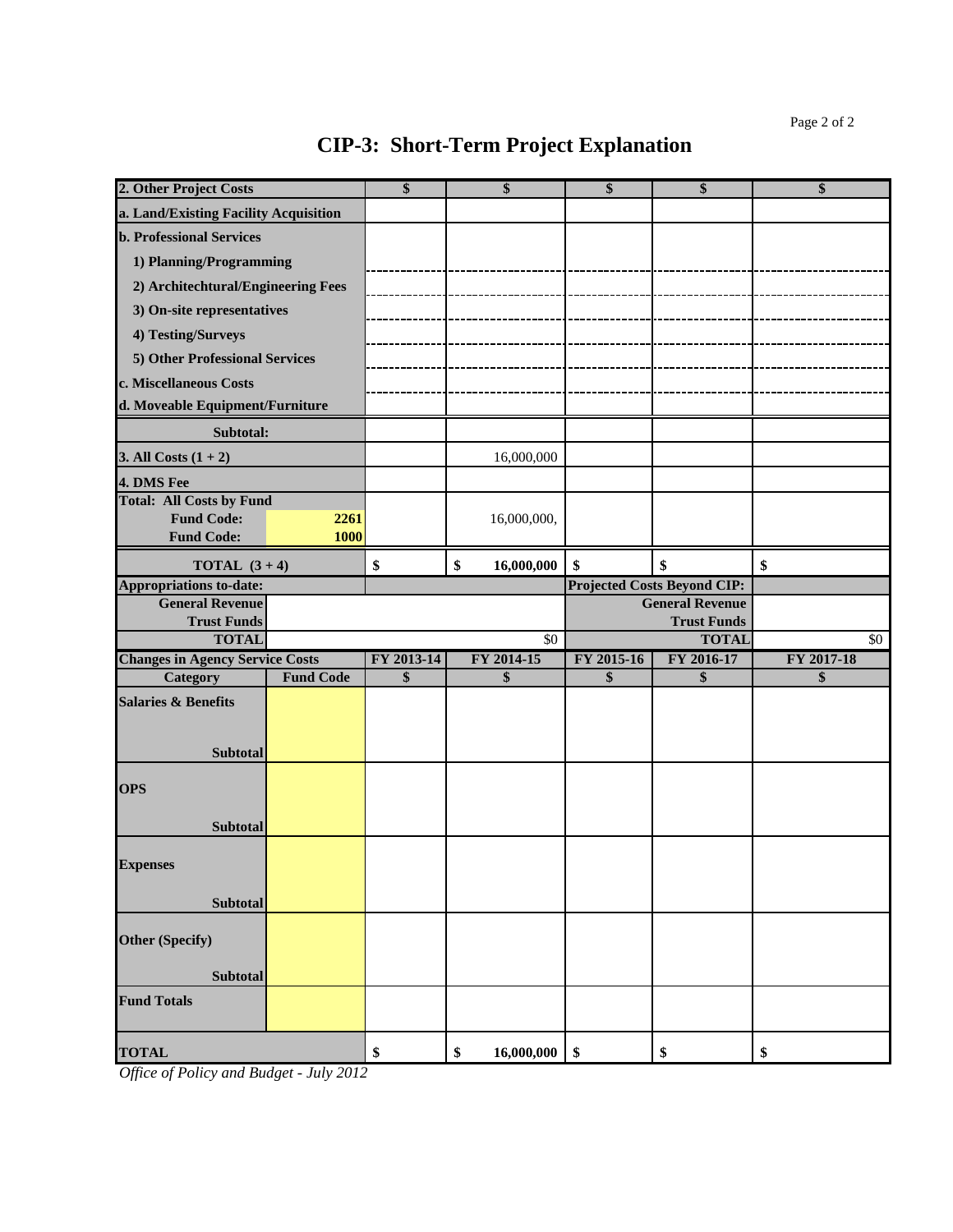| <b>LASIPBS Budget Entity:</b>  | 62050500           |                      |
|--------------------------------|--------------------|----------------------|
| <b>Appropriation Category:</b> | 087017 - CONSTRUCT | $FY15$ $\frac{1}{2}$ |

 $FY15$  \$16,000,000

### PROJECT:

Design and Construct a Scout/Recce Gunnery Complex @ Camp Blanding Joint Training Center (CBJTC).

### DISCUSSION: JUSTIFICATION:

### REQUIREMENT:

The Scout/Reece Range will train and test individuals, teams, sections and squads on the skills necessary to conduct individual and collective tasks as outlined in TC 90-1. All targets are fully automated, and the event-specific target scenario will be computer driven and scored from the range operations center. This range will be constructed on State land.

### CURRENT SITUATION:

There are no Scout/Reece Ranges within 100 miles travel distance limit specified in NGB/FORSCOM Reg 350-2 that meet IBCT training requirements.

### ADDITIONAL:

Construct a modified Army Standard Scout/Reece Range used to train and test scout vehicle crews on the skills necessary to detect, identify, engage and defeat stationary/moving infantry and stationary/moving armor targets in a tactical array. The range occupies an area of ground approximately 650 meters wide by 2100 meters deep. Four (4) 2-man fighting positions used for the Multi Purpose Machine Gun lanes are located approximately 300m from the baseline and centered between the course roads. This range also includes automated target systems (ATS) varying from 100 M to 1000 M controlled and scored by computer in the control tower. Support facilities will be comprise of the following: an After Action Review(AAR)/Classroom, target storage/ repair building, ammo breakdown building, male/female latrine, mess shelter, and a bleacher enclosure. Buildings shall include 4 foot overhanging for weather protection. Parking and utilities are also required. Physical security measures will be incorporated into design including maximum feasible standoff distance from roads, parking areas, and vehicle unloading areas, berms, heavy landscaping, and bollards to prevent access when standoff distance cannot be maintained.

### IMPACT IF NOT PROVIDED:

If this project is not provided, it will be impossible for assigned units to acquire and maintain the proficiency required for combat units. This proficiency can only result from realistic training under simulated combat training. Traveling to an alternate facility will result in increased cost and loss of valuable collective training time normally reserved for annual training. Overall readiness will be degraded regardless of the alternative used.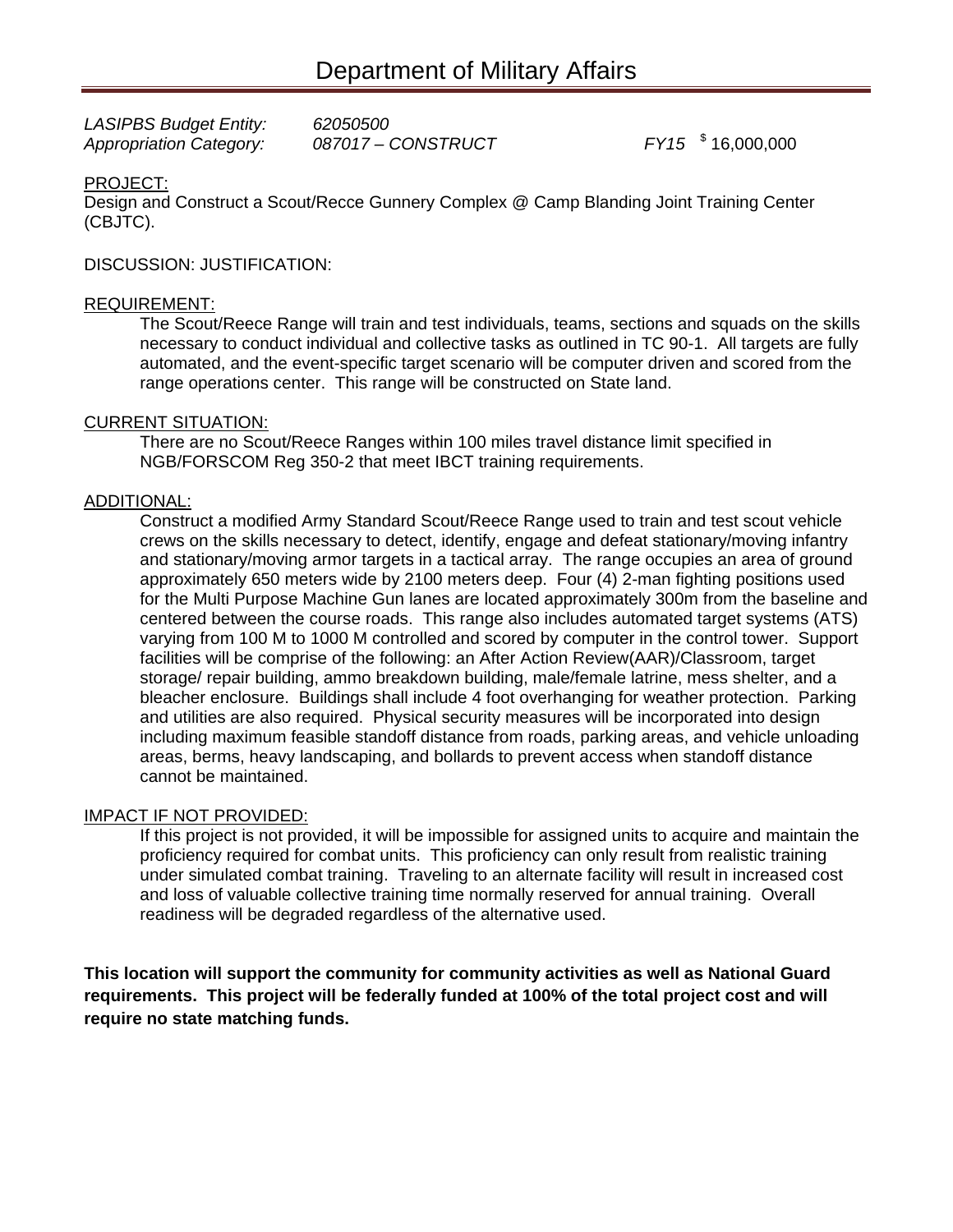| Agency:                                                 | <b>Department of Military Affairs</b> |                    |                                     | <b>Agency Priority:</b>     |                                    | Design<br>Construct 7    | 3               |
|---------------------------------------------------------|---------------------------------------|--------------------|-------------------------------------|-----------------------------|------------------------------------|--------------------------|-----------------|
| <b>Budget Entity and</b><br><b>Budget Entity Code:</b>  | Readiness & Response 62050500         |                    |                                     | <b>Project Category:</b>    |                                    |                          |                 |
| <b>Appropriation</b><br><b>Category Code:</b>           |                                       |                    | 087013 DESIGN & 087019 CONSTRUCTION | <b>LRPP Narrative Page:</b> |                                    |                          |                 |
| <b>PROJECT TITLE:</b>                                   | <b>Modified Record Fire Range</b>     |                    |                                     |                             |                                    |                          |                 |
| <b>Statutory Authority:</b>                             | <b>Florida Statues 250.40</b>         |                    |                                     |                             |                                    |                          |                 |
| To be Constructed by:                                   |                                       | Contract?<br>(Y/N) | <b>YES</b>                          | Force Acct.?<br>(Y/N)       | NO                                 |                          |                 |
| <b>Facility</b>                                         | <b>Service</b>                        | <b>Planned</b>     | <b>User Stations</b>                | <b>Existing</b>             | <b>New User</b>                    | <b>Space</b>             | <b>Net Area</b> |
| <b>Type</b>                                             | Load                                  | <b>Used Factor</b> | <b>Required</b>                     | <b>Stations</b>             | <b>Stations</b><br><b>Required</b> | Factor                   | <b>Required</b> |
| Ranges                                                  | N/A                                   | N/A                | 1                                   | $\bf{0}$                    | 1                                  | ederal state<br>criteria |                 |
| <b>Geographic Location:</b>                             |                                       |                    |                                     |                             |                                    |                          |                 |
| <b>County:</b>                                          |                                       |                    |                                     |                             |                                    |                          |                 |
| <b>Facility</b>                                         | <b>Net Area</b>                       | <b>Efficiency</b>  | <b>Gross Area</b>                   | <b>Unit Cost</b>            | <b>Construction</b>                |                          | Occupancy       |
| <b>Type</b>                                             | (square feet)                         | <b>Factor</b>      | (square feet)                       |                             | Cost                               |                          | <b>Date</b>     |
| <b>Ranges</b>                                           |                                       |                    |                                     |                             |                                    |                          | 2016            |
|                                                         |                                       |                    |                                     |                             |                                    |                          |                 |
| <b>Schedule of Project Components</b>                   |                                       | FY 2013-14         | FY 2014-15                          | FY 2015-16                  | FY 2016-17                         |                          | FY 2017-18      |
| <b>1. Basic Construction Costs</b>                      |                                       | \$                 | \$                                  | \$                          | \$                                 |                          | \$              |
| a. Construction Cost                                    |                                       |                    |                                     | 5,000,000                   |                                    |                          |                 |
| b. Permits, Inspections,<br><b>Impact Fees</b>          |                                       |                    |                                     |                             |                                    |                          |                 |
| c. Communication requirements                           |                                       |                    |                                     |                             |                                    |                          |                 |
| (conduits, wiring, etc.)                                |                                       |                    |                                     |                             |                                    |                          |                 |
| d. Utilities outside building                           |                                       |                    |                                     |                             |                                    |                          |                 |
| e. Site Development                                     |                                       |                    |                                     |                             |                                    |                          |                 |
| (roads, paving, etc.)                                   |                                       |                    |                                     |                             |                                    |                          |                 |
| f. Energy efficient                                     |                                       |                    |                                     |                             |                                    |                          |                 |
| equipment                                               |                                       |                    |                                     |                             |                                    |                          |                 |
| g. Art allowance<br>(Section 255.043, Florida Statutes) |                                       |                    |                                     |                             |                                    |                          |                 |
| h. Other                                                |                                       |                    |                                     |                             |                                    |                          |                 |
| Subtotal:                                               |                                       | \$                 | \$                                  | \$<br>5,000,000             | $\sqrt{3}$                         | \$                       |                 |
|                                                         |                                       |                    |                                     |                             |                                    |                          |                 |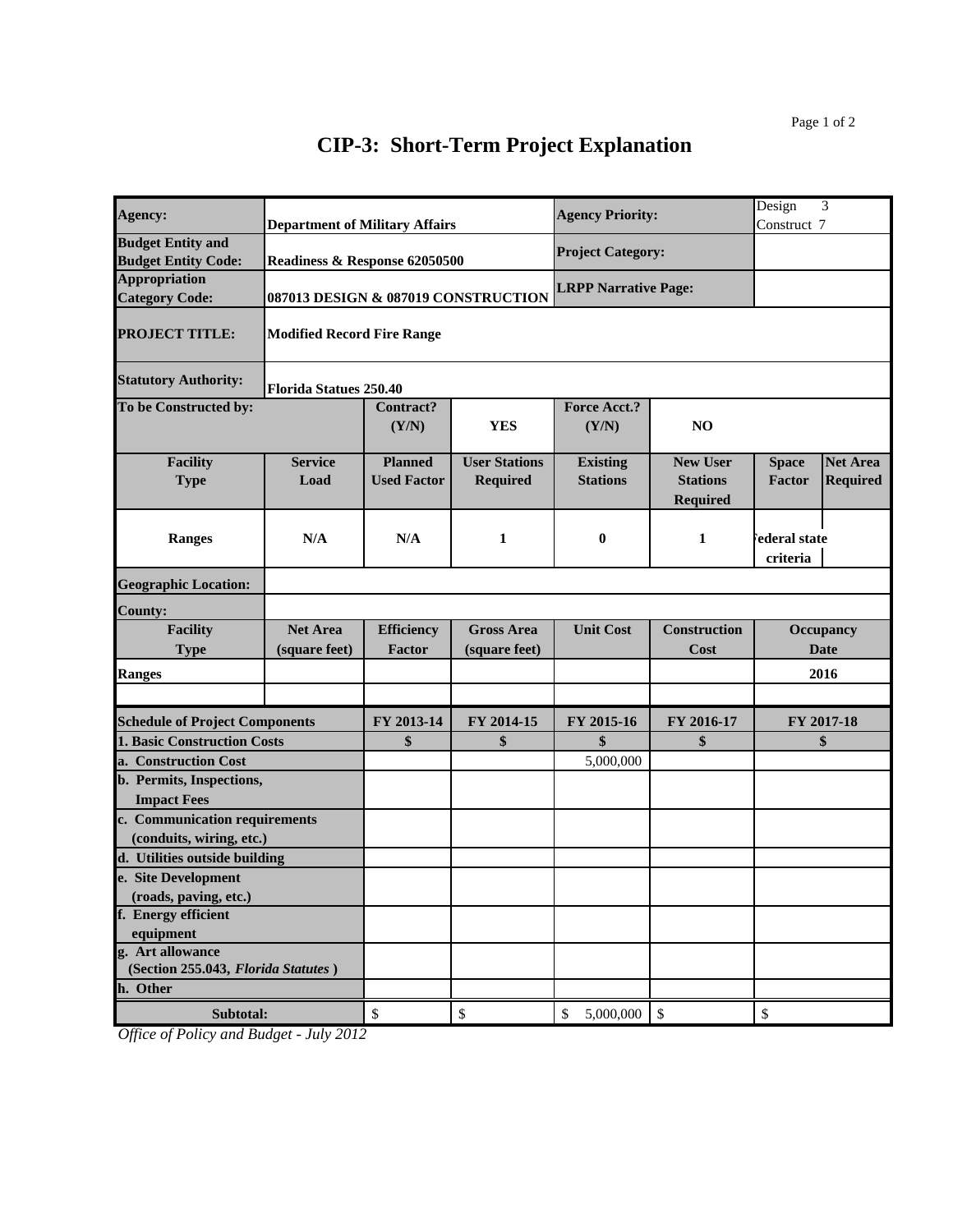| 2. Other Project Costs                                   |                  | \$            | \$                        | \$                                 | \$                        | \$                        |
|----------------------------------------------------------|------------------|---------------|---------------------------|------------------------------------|---------------------------|---------------------------|
| a. Land/Existing Facility Acquisition                    |                  |               |                           |                                    |                           |                           |
| <b>b. Professional Services</b>                          |                  |               |                           |                                    |                           |                           |
| 1) Planning/Programming                                  |                  | 500,000       |                           |                                    |                           |                           |
| 2) Architechtural/Engineering Fees                       |                  |               |                           |                                    |                           |                           |
| 3) On-site representatives                               |                  |               |                           |                                    |                           |                           |
| 4) Testing/Surveys                                       |                  |               |                           |                                    |                           |                           |
| 5) Other Professional Services                           |                  |               |                           |                                    |                           |                           |
| c. Miscellaneous Costs                                   |                  |               |                           |                                    |                           |                           |
| d. Moveable Equipment/Furniture                          |                  |               |                           |                                    |                           |                           |
| Subtotal:                                                |                  | 500,000       |                           |                                    |                           |                           |
| 3. All Costs $(1 + 2)$                                   |                  | 500,000       |                           | 5,000,000                          |                           |                           |
| 4. DMS Fee                                               |                  |               |                           |                                    |                           |                           |
| <b>Total: All Costs by Fund</b>                          |                  |               |                           |                                    |                           |                           |
| <b>Fund Code:</b>                                        | 2261             | 500,000       |                           | 5,000,000                          |                           |                           |
| <b>Fund Code:</b>                                        | 1000             |               |                           |                                    |                           |                           |
| <b>TOTAL</b> $(3+4)$                                     |                  | 500,000<br>\$ | $\boldsymbol{\mathsf{S}}$ | 5,000,000<br>\$                    | $\mathcal{S}$             | $\boldsymbol{\mathsf{S}}$ |
| <b>Appropriations to-date:</b><br><b>General Revenue</b> |                  |               |                           | <b>Projected Costs Beyond CIP:</b> | <b>General Revenue</b>    |                           |
| <b>Trust Funds</b>                                       |                  |               |                           |                                    | <b>Trust Funds</b>        |                           |
|                                                          |                  |               |                           |                                    |                           |                           |
| <b>TOTAL</b>                                             |                  |               | \$0                       |                                    | <b>TOTAL</b>              | \$0                       |
| <b>Changes in Agency Service Costs</b>                   |                  | FY 2013-14    | FY 2014-15                | FY 2015-16                         | FY 2016-17                | FY 2017-18                |
| Category                                                 | <b>Fund Code</b> | \$            | \$                        | \$                                 | \$                        | \$                        |
| <b>Salaries &amp; Benefits</b>                           |                  |               |                           |                                    |                           |                           |
|                                                          |                  |               |                           |                                    |                           |                           |
| <b>Subtotal</b>                                          |                  |               |                           |                                    |                           |                           |
|                                                          |                  |               |                           |                                    |                           |                           |
| <b>OPS</b>                                               |                  |               |                           |                                    |                           |                           |
| <b>Subtotal</b>                                          |                  |               |                           |                                    |                           |                           |
|                                                          |                  |               |                           |                                    |                           |                           |
| <b>Expenses</b>                                          |                  |               |                           |                                    |                           |                           |
|                                                          |                  |               |                           |                                    |                           |                           |
| <b>Subtotal</b>                                          |                  |               |                           |                                    |                           |                           |
| <b>Other (Specify)</b>                                   |                  |               |                           |                                    |                           |                           |
|                                                          |                  |               |                           |                                    |                           |                           |
| <b>Subtotal</b>                                          |                  |               |                           |                                    |                           |                           |
| <b>Fund Totals</b>                                       |                  |               |                           |                                    |                           |                           |
| <b>TOTAL</b>                                             |                  | 500,000<br>\$ | $\boldsymbol{\mathsf{S}}$ | \$<br>5,000,000                    | $\boldsymbol{\mathsf{S}}$ | \$                        |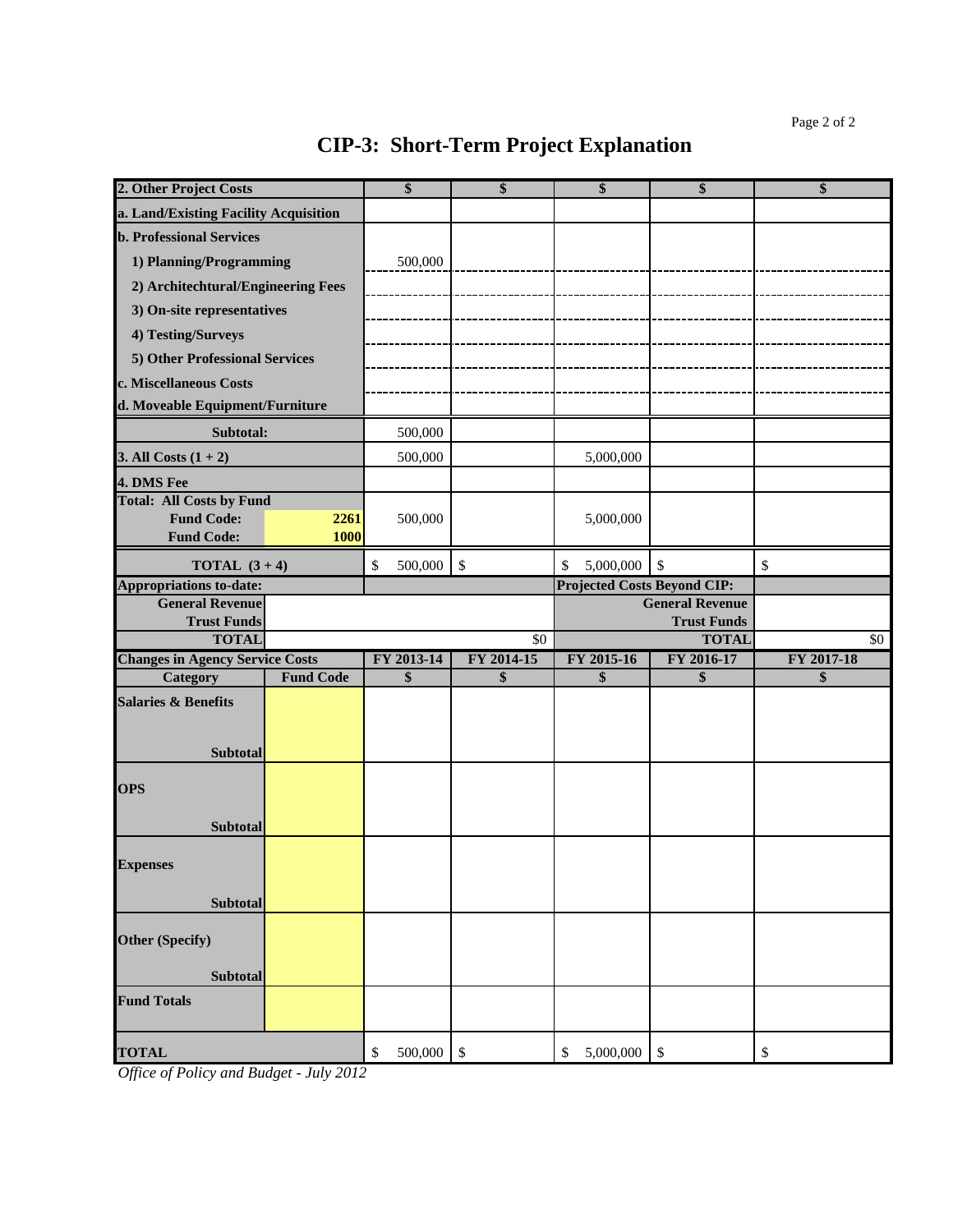| <b>LASIPBS Budget Entity:</b>  | 62050500           |                      |
|--------------------------------|--------------------|----------------------|
| <b>Appropriation Category:</b> | 087013 - DESIGN    | $FY14$ $$500,000$    |
|                                | 087019 - CONSTRUCT | $FY16$ $$$ 5,000,000 |

### PROJECT:

Design and Construct a 16-Lane Modified Record Fire Range (MRFR) @ Camp Blanding Joint Training Center (CBJTC).

### DISCUSSION: JUSTIFICATION:

### REQUIREMENT:

This project is required to comply with basic weapons qualification and familiarization for ARNG troops at Camp Blanding.

### CURRENT SITUATION:

Current Automated Record Fire Range facilities at Camp Blanding cannot accommodate the volume of soldiers utilizing the current range.

### ADDITIONAL:

Construct a Modified Record Fire Range (MRFR) with the required supporting facilities. Range Facilities will include 144 Stationary Infantry Targets. Buildings for the MRFR will include a Range Tower, a General Instruction Building, an Operations/Storage Building, a Water Closet (Septic) Latrine, a Bleacher Enclosure, a Covered Mess, and an Ammo Breakdown Building. Supporting facilities to include parking, utilities, and AT/FP measures.

#### IMPACT IF NOT PROVIDED:

If this project is not provided, FLARNG personnel will not be able to accommodate the volume of soldiers currently training in the basic infantry skills with weapons familiarization and qualification at Camp Blanding.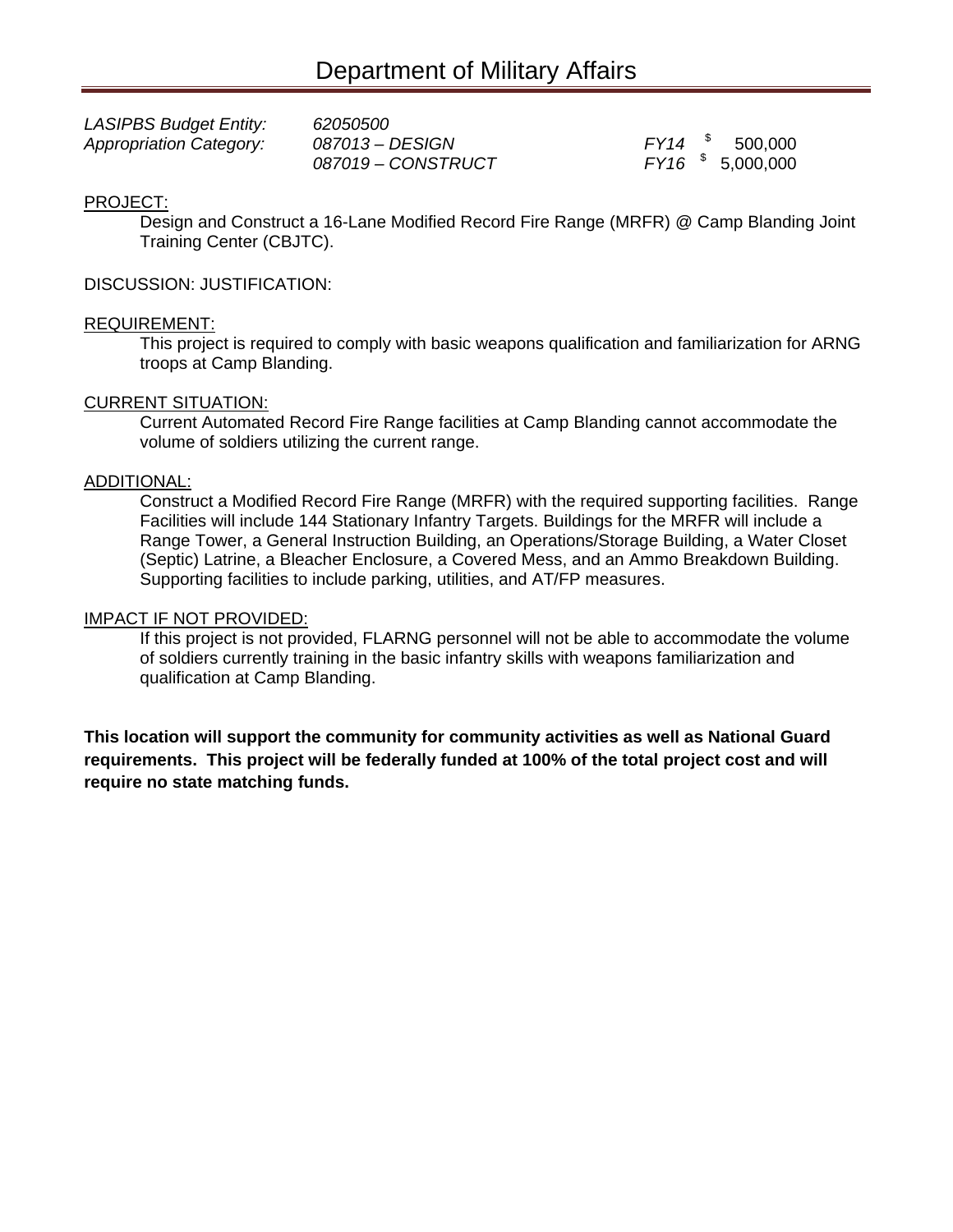|                                                           |                                                                                                               |                                         | <b>Agency Priority:</b>                                                                                                                                                                                           |                                                       | Design<br>Construct 6                        | $\overline{2}$                     |
|-----------------------------------------------------------|---------------------------------------------------------------------------------------------------------------|-----------------------------------------|-------------------------------------------------------------------------------------------------------------------------------------------------------------------------------------------------------------------|-------------------------------------------------------|----------------------------------------------|------------------------------------|
|                                                           |                                                                                                               |                                         | <b>Project Category:</b>                                                                                                                                                                                          |                                                       |                                              |                                    |
|                                                           |                                                                                                               |                                         |                                                                                                                                                                                                                   |                                                       |                                              |                                    |
|                                                           |                                                                                                               |                                         |                                                                                                                                                                                                                   |                                                       |                                              |                                    |
|                                                           |                                                                                                               |                                         |                                                                                                                                                                                                                   |                                                       |                                              |                                    |
|                                                           | <b>Contract?</b><br>(Y/N)                                                                                     | <b>YES</b>                              | <b>Force Acct.?</b><br>(Y/N)                                                                                                                                                                                      | NO                                                    |                                              |                                    |
| <b>Service</b><br>Load                                    | <b>Planned</b><br><b>Used Factor</b>                                                                          | <b>User Stations</b><br><b>Required</b> | <b>Existing</b><br><b>Stations</b>                                                                                                                                                                                | <b>New User</b><br><b>Stations</b><br><b>Required</b> | <b>Space</b><br>Factor                       | <b>Net Area</b><br><b>Required</b> |
| N/A                                                       | N/A                                                                                                           | $\mathbf{1}$                            | $\bf{0}$                                                                                                                                                                                                          | 1                                                     | ederal state<br>criteria                     |                                    |
|                                                           |                                                                                                               |                                         |                                                                                                                                                                                                                   |                                                       |                                              |                                    |
| Clay                                                      |                                                                                                               |                                         |                                                                                                                                                                                                                   |                                                       |                                              |                                    |
| <b>Net Area</b><br>(square feet)                          | <b>Efficiency</b><br><b>Factor</b>                                                                            | <b>Gross Area</b><br>(square feet)      | <b>Unit Cost</b>                                                                                                                                                                                                  | <b>Construction</b><br>Cost                           | Occupancy<br><b>Date</b>                     |                                    |
|                                                           |                                                                                                               |                                         |                                                                                                                                                                                                                   |                                                       | 2016                                         |                                    |
|                                                           |                                                                                                               |                                         |                                                                                                                                                                                                                   |                                                       |                                              |                                    |
|                                                           | FY 2013-14                                                                                                    | FY 2014-15                              | FY 2015-16                                                                                                                                                                                                        | FY 2016-17                                            | FY 2017-18                                   |                                    |
| <b>1. Basic Construction Costs</b>                        | \$                                                                                                            | \$                                      | \$                                                                                                                                                                                                                | \$                                                    | \$                                           |                                    |
|                                                           |                                                                                                               |                                         | 5,000,000                                                                                                                                                                                                         |                                                       |                                              |                                    |
|                                                           |                                                                                                               |                                         |                                                                                                                                                                                                                   |                                                       |                                              |                                    |
| c. Communication requirements<br>(conduits, wiring, etc.) |                                                                                                               |                                         |                                                                                                                                                                                                                   |                                                       |                                              |                                    |
|                                                           |                                                                                                               |                                         |                                                                                                                                                                                                                   |                                                       |                                              |                                    |
|                                                           |                                                                                                               |                                         |                                                                                                                                                                                                                   |                                                       |                                              |                                    |
|                                                           |                                                                                                               |                                         |                                                                                                                                                                                                                   |                                                       |                                              |                                    |
|                                                           |                                                                                                               |                                         |                                                                                                                                                                                                                   |                                                       |                                              |                                    |
|                                                           |                                                                                                               |                                         |                                                                                                                                                                                                                   |                                                       |                                              |                                    |
|                                                           |                                                                                                               |                                         |                                                                                                                                                                                                                   |                                                       |                                              |                                    |
|                                                           |                                                                                                               |                                         |                                                                                                                                                                                                                   |                                                       |                                              |                                    |
| Subtotal:                                                 |                                                                                                               |                                         |                                                                                                                                                                                                                   |                                                       |                                              |                                    |
|                                                           | <b>Schedule of Project Components</b><br>d. Utilities outside building<br>(Section 255.043, Florida Statutes) | Florida Statues 250.40<br>\$            | <b>Department of Military Affairs</b><br>Readiness & Response 62050500<br>087012 Design & 087018 Construction<br><b>Automated Infantry Squad Battle Course</b><br><b>Camp Blanding JTC, Starke, Florida</b><br>\$ | \$<br>5,000,000                                       | <b>LRPP Narrative Page:</b><br>$\frac{1}{2}$ | \$                                 |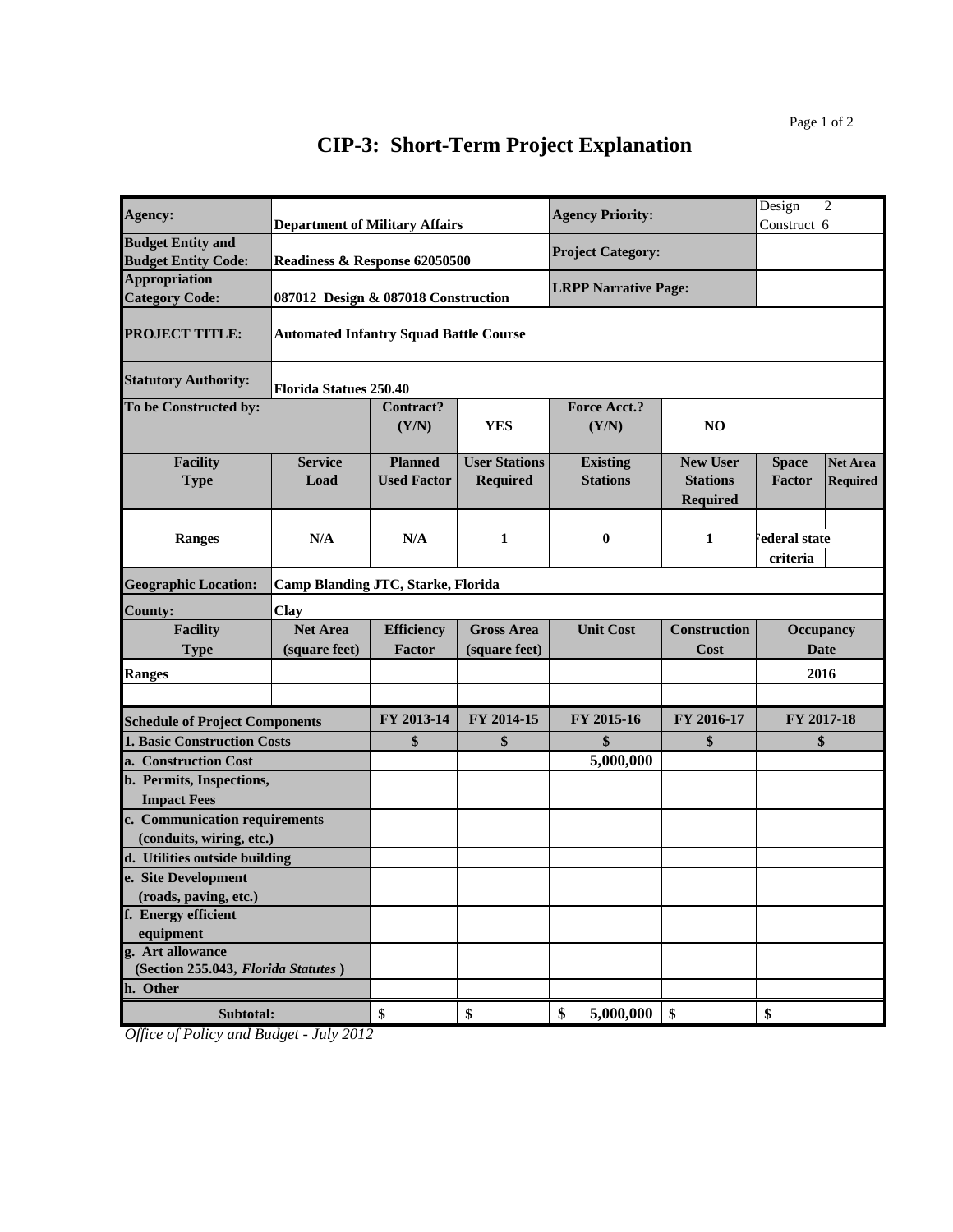| 2. Other Project Costs                       |                  | \$            | \$         | \$                                 | \$                                           | \$         |
|----------------------------------------------|------------------|---------------|------------|------------------------------------|----------------------------------------------|------------|
| a. Land/Existing Facility Acquisition        |                  |               |            |                                    |                                              |            |
| <b>b. Professional Services</b>              |                  |               |            |                                    |                                              |            |
| 1) Planning/Programming                      |                  | 500,000       |            |                                    |                                              |            |
| 2) Architechtural/Engineering Fees           |                  |               |            |                                    |                                              |            |
| 3) On-site representatives                   |                  |               |            |                                    |                                              |            |
| 4) Testing/Surveys                           |                  |               |            |                                    |                                              |            |
| 5) Other Professional Services               |                  |               |            |                                    |                                              |            |
| c. Miscellaneous Costs                       |                  |               |            |                                    |                                              |            |
| d. Moveable Equipment/Furniture              |                  |               |            |                                    |                                              |            |
| Subtotal:                                    |                  | 500,000       |            |                                    |                                              |            |
| 3. All Costs $(1 + 2)$                       |                  | 500,000       |            | 5,000,000                          |                                              |            |
| 4. DMS Fee                                   |                  |               |            |                                    |                                              |            |
| <b>Total: All Costs by Fund</b>              |                  |               |            |                                    |                                              |            |
| <b>Fund Code:</b>                            | 2261             | 500,000       |            | 5,000,000                          |                                              |            |
| <b>Fund Code:</b>                            | <b>1000</b>      |               |            |                                    |                                              |            |
| <b>TOTAL</b> $(3+4)$                         |                  | \$<br>500,000 | \$         | \$<br>5,000,000                    | \$                                           | \$         |
| <b>Appropriations to-date:</b>               |                  |               |            | <b>Projected Costs Beyond CIP:</b> |                                              |            |
| <b>General Revenue</b><br><b>Trust Funds</b> |                  |               |            |                                    | <b>General Revenue</b><br><b>Trust Funds</b> |            |
|                                              |                  |               |            |                                    |                                              |            |
| <b>TOTAL</b>                                 |                  |               | \$0        |                                    | <b>TOTAL</b>                                 | \$0        |
| <b>Changes in Agency Service Costs</b>       |                  | FY 2013-14    | FY 2014-15 | FY 2015-16                         | FY 2016-17                                   | FY 2016-17 |
| Category                                     | <b>Fund Code</b> | \$            | \$         | \$                                 | \$                                           | \$         |
| <b>Salaries &amp; Benefits</b>               |                  |               |            |                                    |                                              |            |
|                                              |                  |               |            |                                    |                                              |            |
| <b>Subtotal</b>                              |                  |               |            |                                    |                                              |            |
|                                              |                  |               |            |                                    |                                              |            |
| <b>OPS</b>                                   |                  |               |            |                                    |                                              |            |
| <b>Subtotal</b>                              |                  |               |            |                                    |                                              |            |
|                                              |                  |               |            |                                    |                                              |            |
| <b>Expenses</b>                              |                  |               |            |                                    |                                              |            |
|                                              |                  |               |            |                                    |                                              |            |
| Subtotal                                     |                  |               |            |                                    |                                              |            |
| Other (Specify)                              |                  |               |            |                                    |                                              |            |
|                                              |                  |               |            |                                    |                                              |            |
| <b>Subtotal</b>                              |                  |               |            |                                    |                                              |            |
| <b>Fund Totals</b>                           |                  |               |            |                                    |                                              |            |
| <b>TOTAL</b>                                 |                  | 500,000<br>\$ | \$         | \$<br>5,000,000                    | \$                                           | \$         |